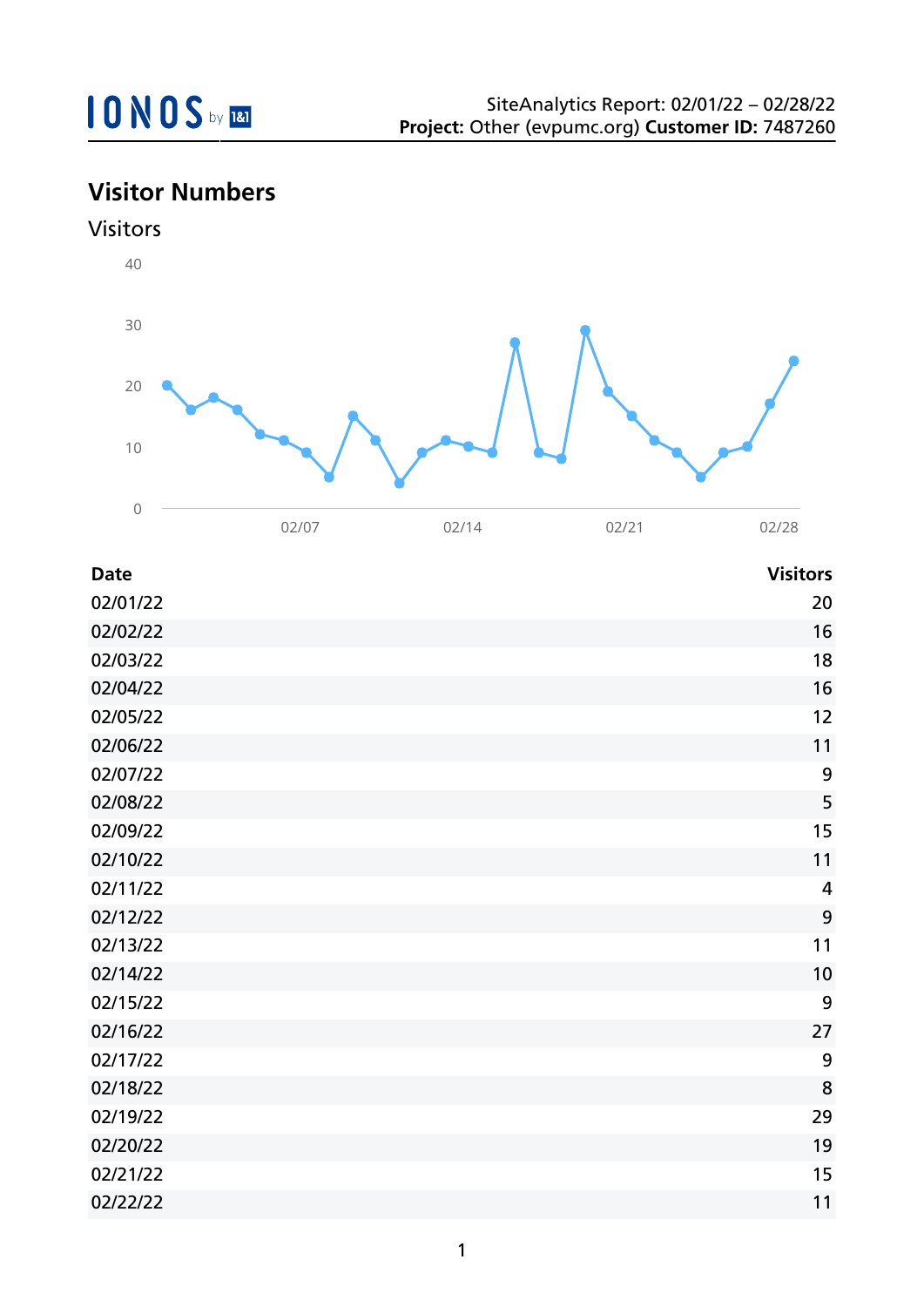| <b>Date</b>  | <b>Visitors</b> |
|--------------|-----------------|
| 02/23/22     | 9               |
| 02/24/22     | 5               |
| 02/25/22     | 9               |
| 02/26/22     | 10              |
| 02/27/22     | 17              |
| 02/28/22     | 24              |
| <b>Total</b> | 368             |

Sessions



| <b>Date</b> | <b>Sessions</b> |
|-------------|-----------------|
| 02/01/22    | 21              |
| 02/02/22    | 16              |
| 02/03/22    | 22              |
| 02/04/22    | 16              |
| 02/05/22    | 12              |
| 02/06/22    | 11              |
| 02/07/22    | 9               |
| 02/08/22    | 5               |
| 02/09/22    | 15              |
| 02/10/22    | 12              |
| 02/11/22    | $\overline{4}$  |
| 02/12/22    | 9               |
| 02/13/22    | 12              |
| 02/14/22    | 10              |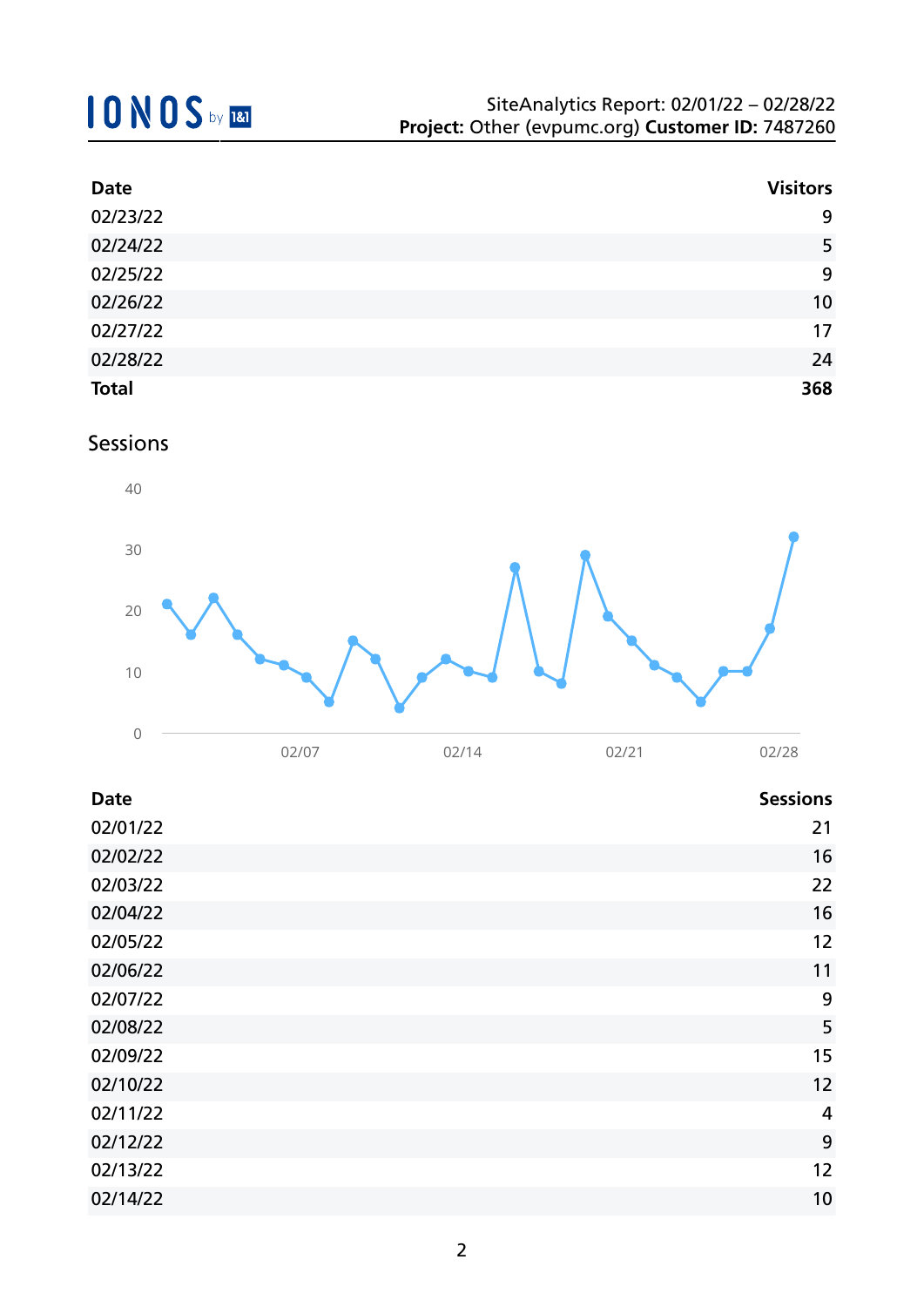| <b>Date</b>  | <b>Sessions</b> |
|--------------|-----------------|
| 02/15/22     | 9               |
| 02/16/22     | 27              |
| 02/17/22     | 10              |
| 02/18/22     | 8               |
| 02/19/22     | 29              |
| 02/20/22     | 19              |
| 02/21/22     | 15              |
| 02/22/22     | 11              |
| 02/23/22     | 9               |
| 02/24/22     | 5               |
| 02/25/22     | 10              |
| 02/26/22     | 10              |
| 02/27/22     | 17              |
| 02/28/22     | 32              |
| <b>Total</b> | 385             |

### Search Engine Robots



| <b>Search Engine Robots</b> | <b>Sessions</b> | Percentage |
|-----------------------------|-----------------|------------|
| SiteLockSpider              | 728             | 36.09%     |
| ZoominfoBot                 | 285             | 14.13%     |
| AhrefsBot/7.0               | 211             | 10.46%     |
| Sogou web spider/4.0        | 128             | 6.35%      |
| SemrushBot/7~bl             | 74              | 3.67%      |
| bingbot/2.0                 | 62              | 3.07%      |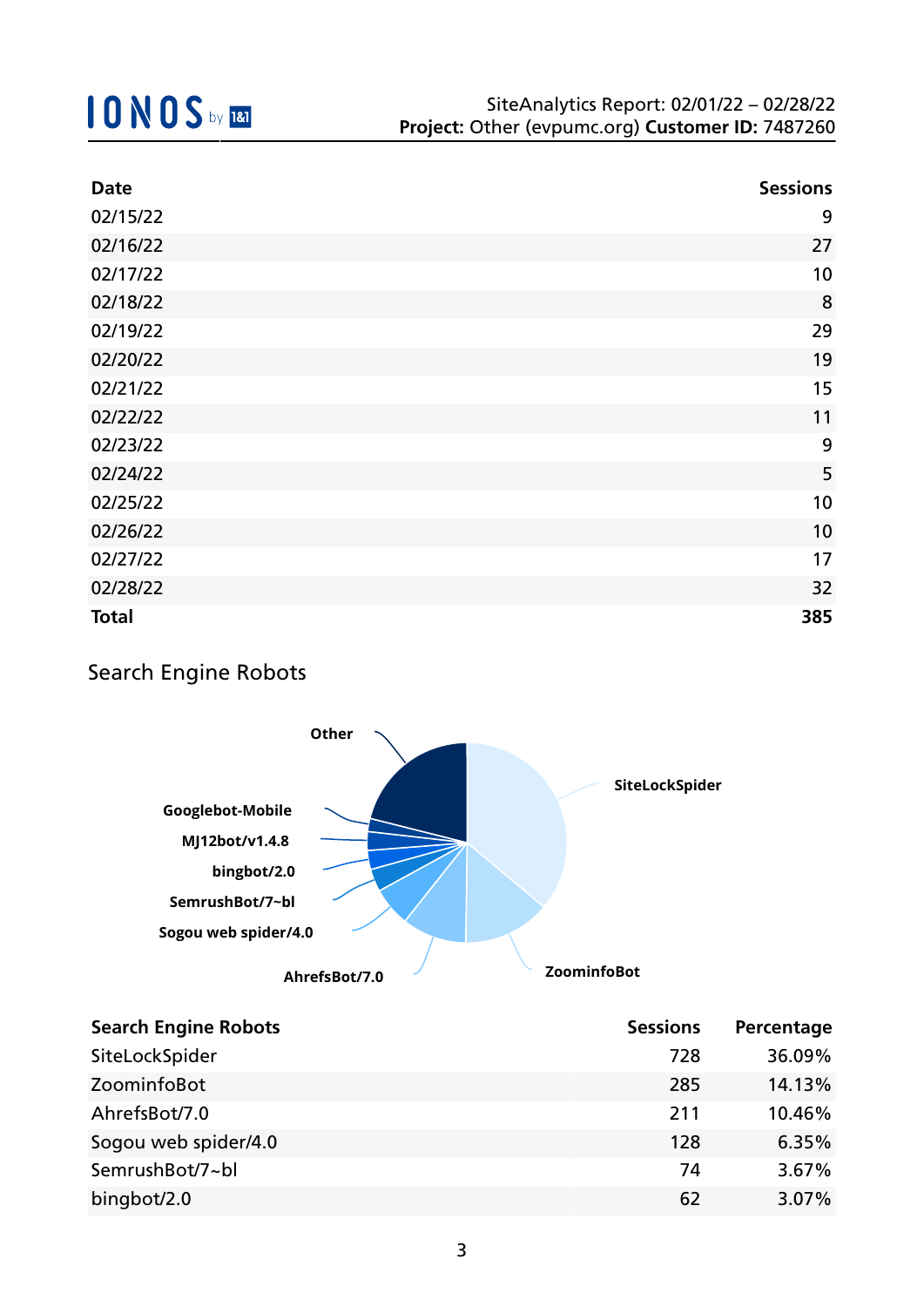| <b>Search Engine Robots</b> | <b>Sessions</b> | Percentage |
|-----------------------------|-----------------|------------|
| MJ12bot/v1.4.8              | 61              | 3.02%      |
| Googlebot-Mobile            | 43              | 2.13%      |
| <b>IonCrawl</b>             | 40              | 1.98%      |
| Googlebot/2.1               | 38              | 1.88%      |
| Barkrowler/0.9              | 37              | 1.83%      |
| Applebot/0.1                | 34              | 1.69%      |
| panscient.com               | 31              | 1.54%      |
| 360Spider                   | 28              | 1.39%      |
| Adsbot/3.1                  | 27              | 1.34%      |
| <b>SEOkicks</b>             | 27              | 1.34%      |
| MegaIndex.ru/2.0            | 26              | 1.29%      |
| PetalBot mobile             | 26              | 1.29%      |
| SeznamBot/3.2               | 21              | 1.04%      |
| Orbbot/1.1                  | 17              | 0.84%      |
| oBot/2.3.1                  | 17              | 0.84%      |
| YandexBot/3.0               | 12              | 0.59%      |
| <b>MixrankBot</b>           | 11              | 0.55%      |
| DuckDuckGo-Favicons-Bot/1.0 | 7               | 0.35%      |
| Mail.RU_Bot/2.0             | 5               | 0.25%      |
| WikiDo/1.1                  | 5               | 0.25%      |
| Baiduspider/2.0             | $\overline{2}$  | 0.10%      |
| LinkedInBot/1.0             | $\overline{2}$  | 0.10%      |
| NetSystemsResearch          | 2               | 0.10%      |
| ThinkChaos/0.3.0            | 2               | 0.10%      |
| AlexandriaOrgBot/1.0        | 1               | 0.05%      |
| Baiduspider/2.0 mobile      | 1               | 0.05%      |
| DF Bot 1.0                  | 1               | 0.05%      |
| <b>Headless Chrome</b>      | 1               | 0.05%      |
| KomodiaBot/1.0              | 1               | 0.05%      |
| Mail.RU_Bot/Favicons/2.0    | 1               | 0.05%      |
| MojeekBot/0.10              | 1               | 0.05%      |
| Yahoo! Slurp                | 1               | 0.05%      |
| <b>Total</b>                | 2,017           | 100.00%    |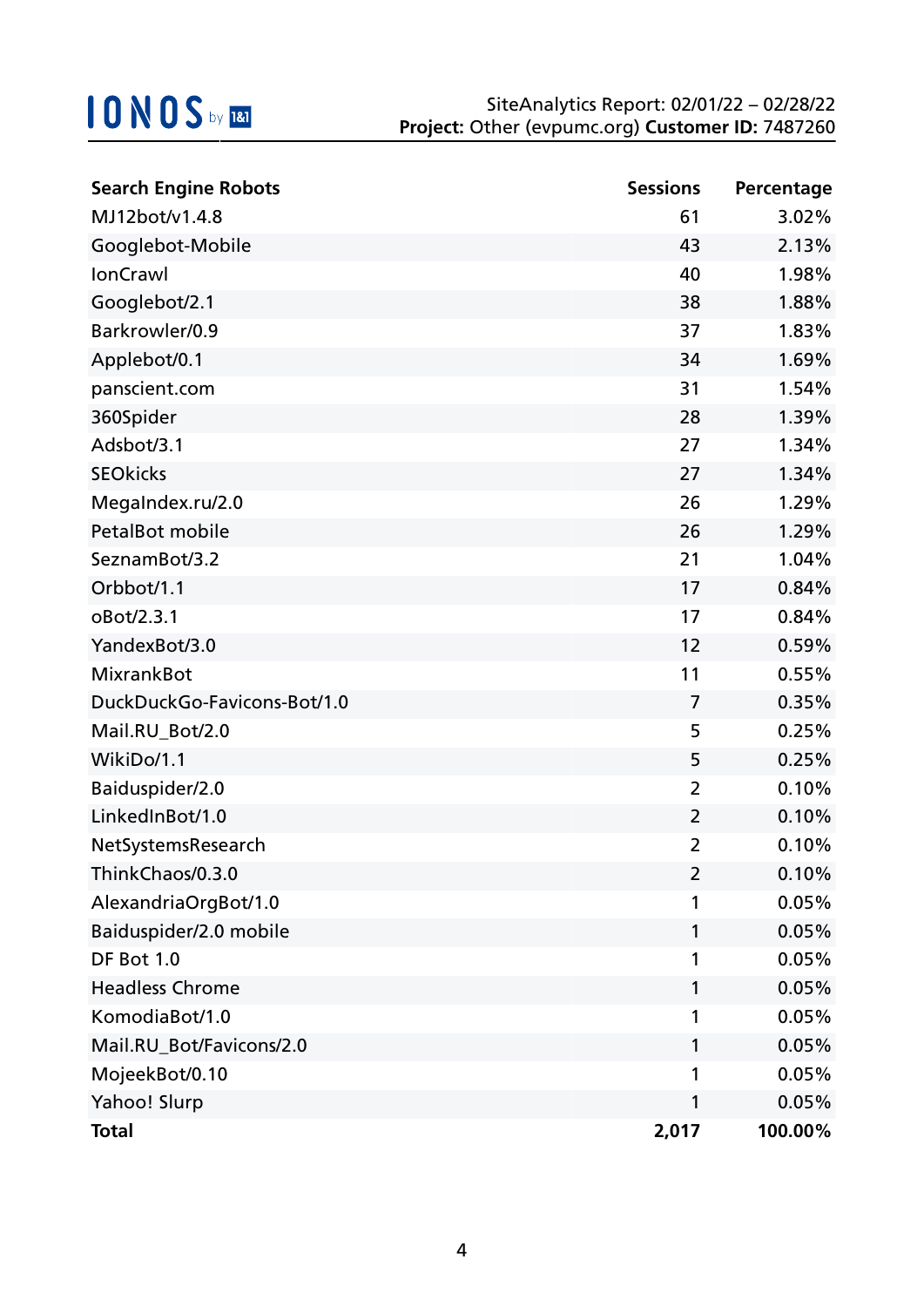

## **Page Analysis** Most Frequently Visited Pages



| <b>Pages</b>             | <b>Sessions</b> | Percentage |
|--------------------------|-----------------|------------|
| /Default.htm             | 438             | 52.83%     |
| /info.htm                | 31              | 3.74%      |
| /Elim.htm                | 29              | 3.50%      |
| /Announce.htm            | 27              | 3.26%      |
| /Worship.htm             | 23              | 2.77%      |
| /Calendar.htm            | 22              | 2.65%      |
| /M-Statement.htm         | 21              | 2.53%      |
| /NewsLetterIdx.htm       | 20              | 2.41%      |
| <b>NideoServices.htm</b> | 20              | 2.41%      |
| /web_links.htm           | 20              | 2.41%      |
| /Believe.htm             | 19              | 2.29%      |
| /Offerings.htm           | 18              | 2.17%      |
| /Sermons.htm             | 18              | 2.17%      |
| /St_Johns.htm            | 18              | 2.17%      |
| Nideo.htm                | 18              | 2.17%      |
| /Stats.htm               | 17              | 2.05%      |
| /CalendarOld.htm         | 8               | 0.97%      |
| /Elim-HISTORY.htm        | 8               | 0.97%      |
| /Elim_M-Statement.htm    | 8               | 0.97%      |
| /missions.htm            | 8               | 0.97%      |
| /StJohns_M-Statement.htm | $\overline{7}$  | 0.84%      |
| /St Johns-HISTORY.htm    | $\overline{7}$  | 0.84%      |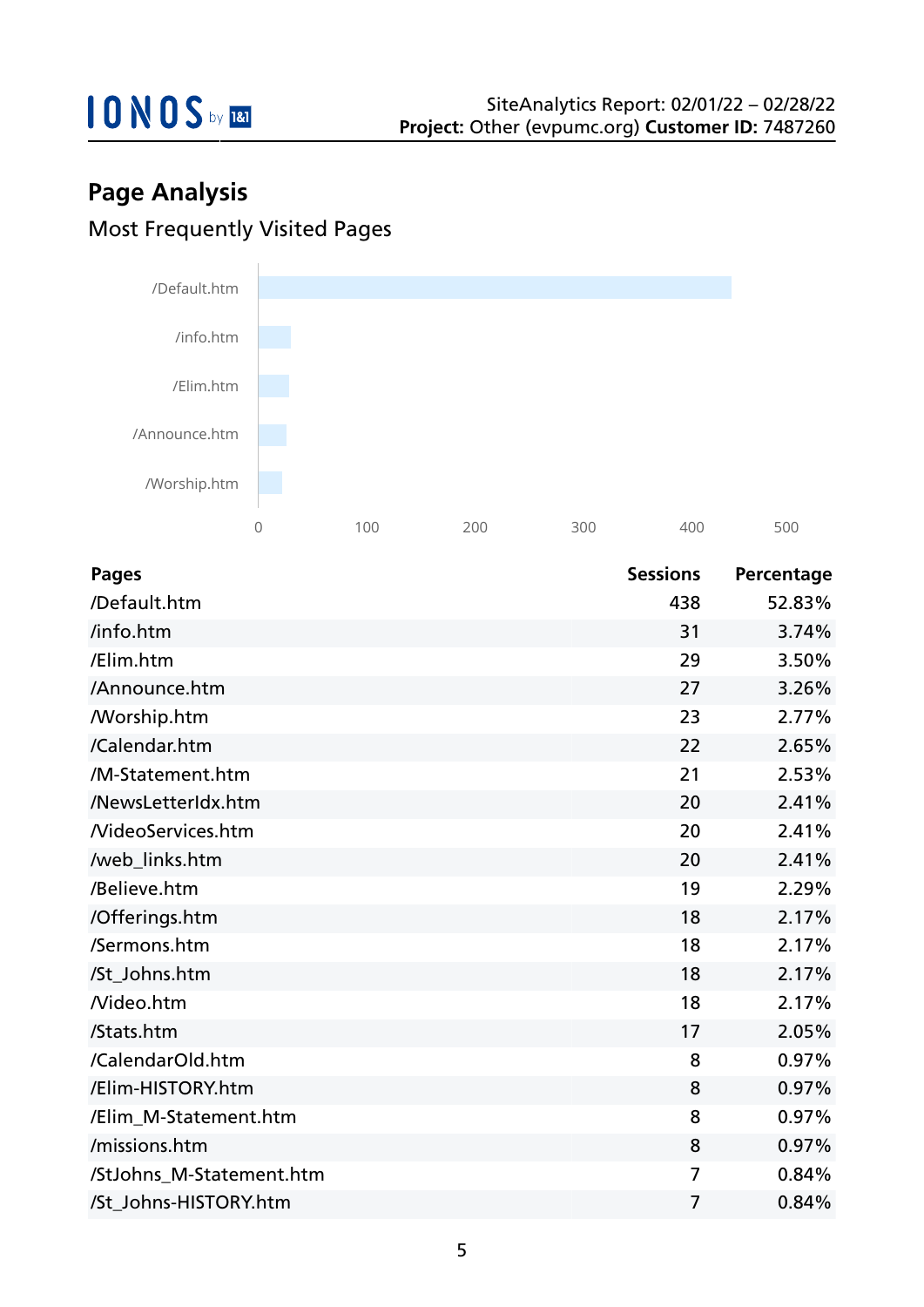| Pages                 | <b>Sessions</b> | Percentage |
|-----------------------|-----------------|------------|
| /valley_views0813.htm | 6               | $0.72\%$   |
| /valley_views0913.htm | 6               | $0.72\%$   |
| /valley_views1013.htm | 6               | $0.72\%$   |
| /valley_views1113.htm | 6               | $0.72\%$   |
| <b>Total</b>          | 829             | 100.00%    |

### Keywords

No data is available for this report during the current time period.

### Referring Pages



| Pages                                        | <b>Sessions</b> |
|----------------------------------------------|-----------------|
| https://google.com                           | 30              |
| http://google.com/url                        | 28              |
| https://google.com/                          | 18              |
| http://flalib.org                            | $\overline{4}$  |
| http://google.com/                           | 4               |
| https://search.yahoo.com/                    | 3               |
| http://essaytags.com/                        | 1               |
| http://socialine.net/                        |                 |
| https://webtechsurvey.com/website/evpumc.org |                 |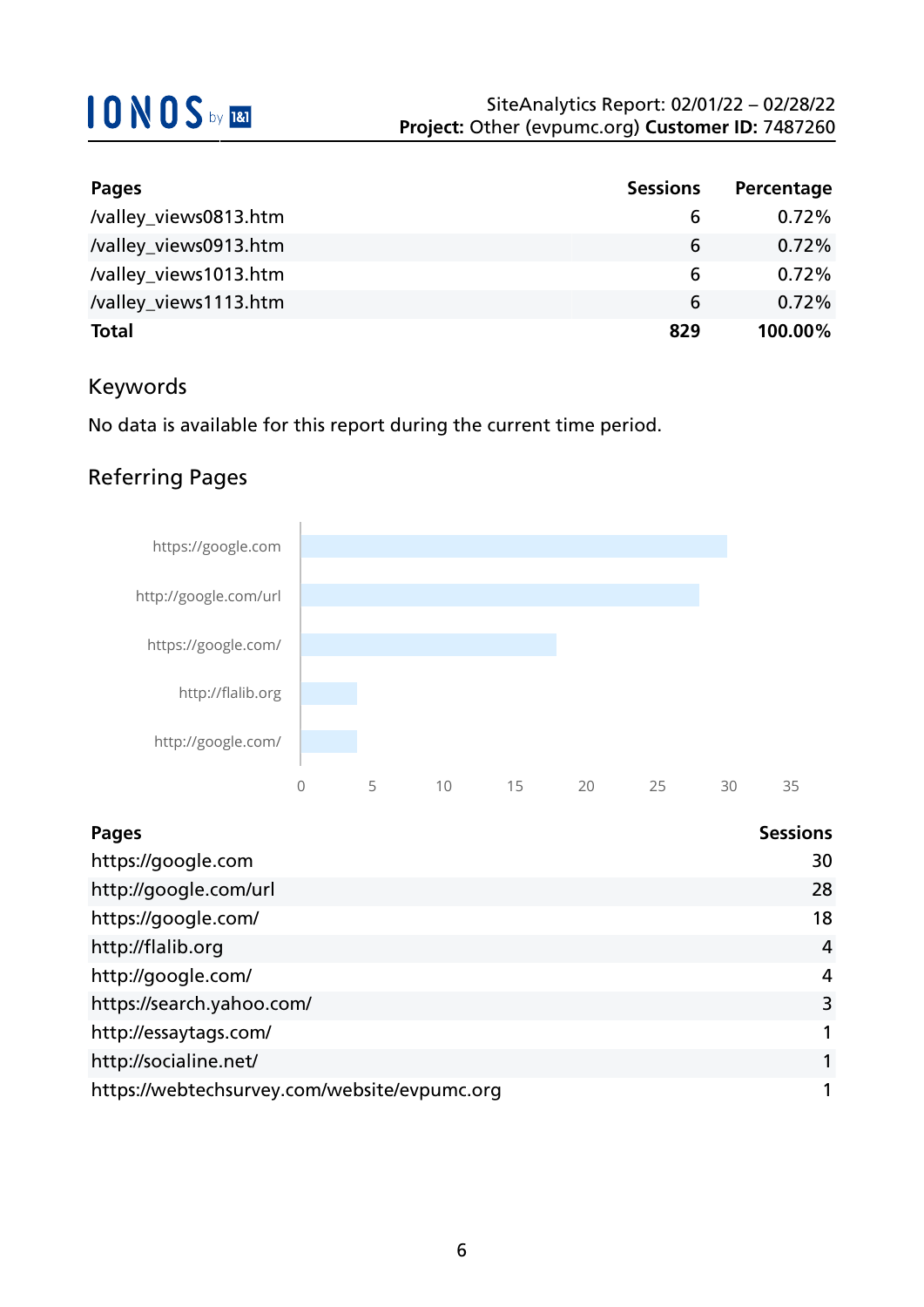

### **Browsers & Systems**

Browsers



| <b>Browsers</b>                  | <b>Sessions</b> | Percentage |
|----------------------------------|-----------------|------------|
| Chrome                           | 197             | 51.17%     |
| IE                               | 31              | 8.05%      |
| Firefox                          | 27              | 7.01%      |
| aiohttp                          | 25              | 6.49%      |
| Safari mobile                    | 16              | 4.16%      |
| Microsoft Edge                   | 10              | 2.60%      |
| <b>Chrome Mobile</b>             | 8               | 2.08%      |
| Python-requests                  | 8               | 2.08%      |
| Android browser                  | 6               | 1.56%      |
| Safari                           | 5               | 1.30%      |
| Opera                            | 4               | 1.04%      |
| Apache-HttpClient                | $\overline{2}$  | 0.52%      |
| Colly                            | $\overline{2}$  | 0.52%      |
| <b>Netscape Navigator</b>        | $\overline{2}$  | 0.52%      |
| Camino                           | 1               | 0.26%      |
| <b>Crazy Browser</b>             | 1               | 0.26%      |
| <b>Electron App</b>              | 1               | 0.26%      |
| Firefox mobile                   | 1               | 0.26%      |
| Mozilla                          | 1               | 0.26%      |
| <b>Screaming Frog SEO Spider</b> | 1               | 0.26%      |
| Unirest                          | 1               | 0.26%      |
| <b>CURL</b>                      | 1               | 0.26%      |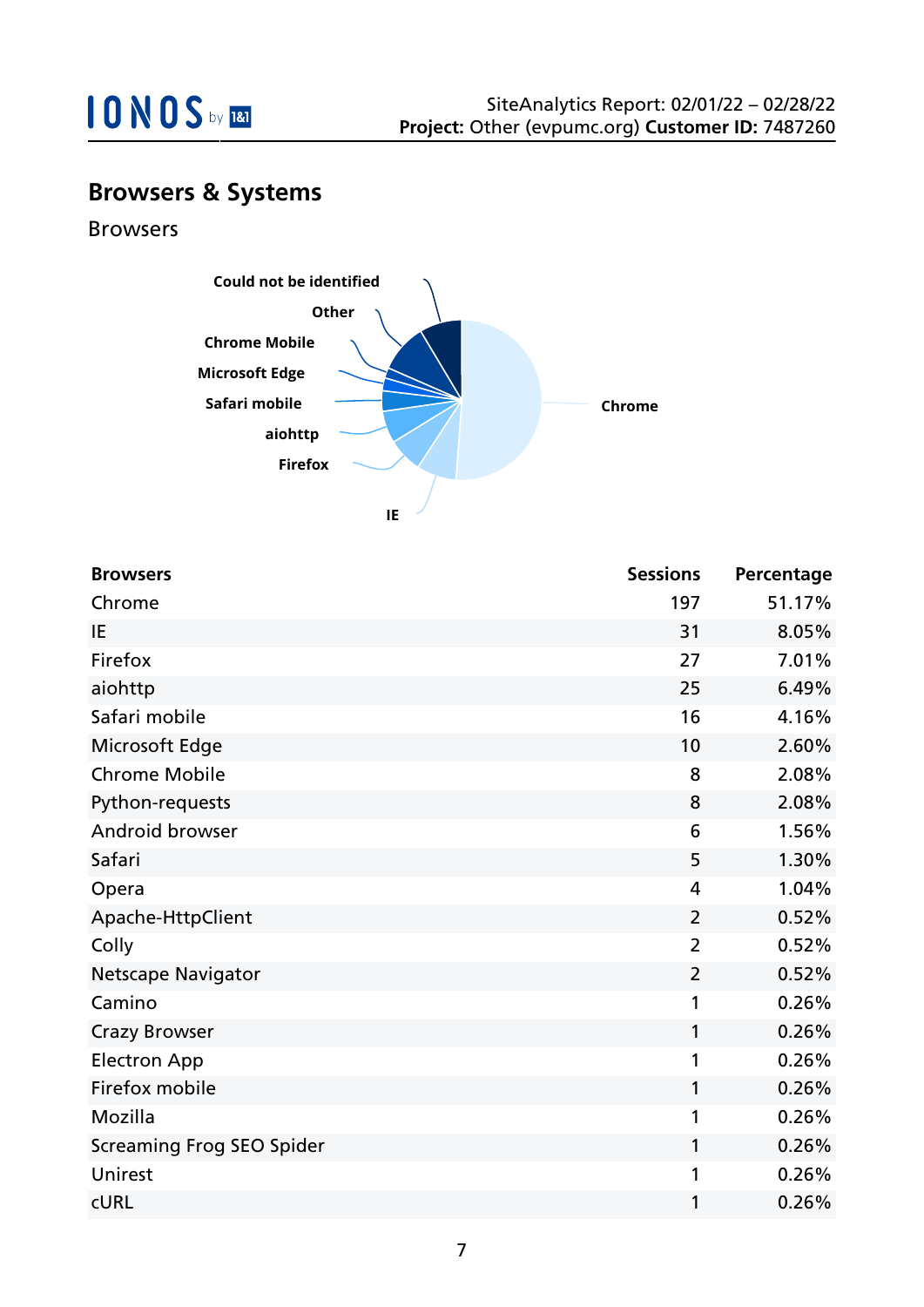| <b>Browsers</b>         | <b>Sessions</b> | Percentage |
|-------------------------|-----------------|------------|
| rest-client             |                 | $0.26\%$   |
| Could not be identified | 33              | 8.57%      |
| <b>Total</b>            | 385             | 100.00%    |

### Operating Systems



| <b>Operating Systems</b> | <b>Sessions</b> | Percentage |
|--------------------------|-----------------|------------|
| Windows                  | 209             | 54.29%     |
| Linux                    | 36              | 9.35%      |
| iOS                      | 20              | 5.19%      |
| OS X                     | 18              | 4.68%      |
| macOS                    | 17              | 4.42%      |
| Android                  | 12              | 3.12%      |
| <b>JVM</b>               | 3               | 0.78%      |
| Could not be identified  | 70              | 18.18%     |
| <b>Total</b>             | 385             | 100.00%    |

## **Visitor Locations**

| Countries             |                 |            |
|-----------------------|-----------------|------------|
| <b>Countries</b>      | <b>Sessions</b> | Percentage |
| <b>United States</b>  | 262             | 68.05%     |
| Germany               | 16              | 4.16%      |
| China                 | 14              | 3.64%      |
| Singapore             | 13              | 3.38%      |
| <b>United Kingdom</b> | 11              | 2.86%      |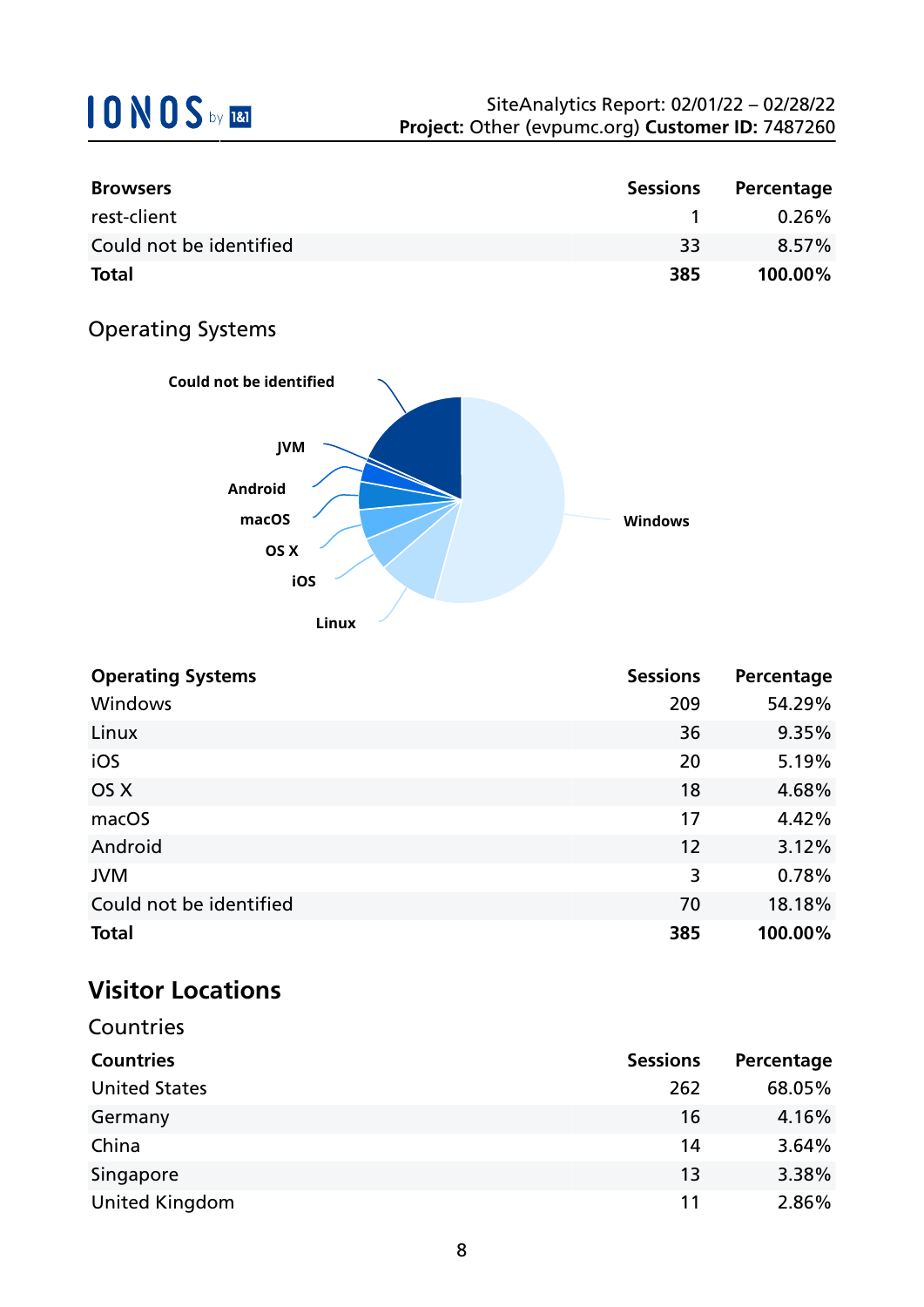| <b>Countries</b>        | <b>Sessions</b> | Percentage |
|-------------------------|-----------------|------------|
| Russia                  | 10              | 2.60%      |
| Belgium                 | 9               | 2.34%      |
| Canada                  | 6               | 1.56%      |
| Turkey                  | 6               | 1.56%      |
| Sweden                  | 4               | 1.04%      |
| Finland                 | 3               | 0.78%      |
| Hong Kong SAR China     | 3               | 0.78%      |
| Australia               | $\overline{2}$  | 0.52%      |
| <b>Brazil</b>           | $\overline{2}$  | 0.52%      |
| Ireland                 | $\overline{2}$  | 0.52%      |
| India                   | $\overline{2}$  | 0.52%      |
| South Korea             | $\overline{2}$  | 0.52%      |
| Latvia                  | $\overline{2}$  | 0.52%      |
| Norway                  | $\overline{2}$  | 0.52%      |
| Romania                 | $\overline{2}$  | 0.52%      |
| Bangladesh              | 1               | 0.26%      |
| Czechia                 | 1               | 0.26%      |
| Spain                   | 1               | 0.26%      |
| Israel                  | 1               | 0.26%      |
| Iceland                 | 1               | 0.26%      |
| Netherlands             | 1               | 0.26%      |
| Panama                  | 1               | 0.26%      |
| Philippines             | 1               | 0.26%      |
| Thailand                |                 | 0.26%      |
| Taiwan                  | 1               | 0.26%      |
| <b>Ukraine</b>          | 1               | 0.26%      |
| Could not be identified | 1               | 0.26%      |
| <b>Total</b>            | 385             | 100.00%    |

#### **Continents**

| <b>Continents</b>    | <b>Sessions</b> | Percentage |
|----------------------|-----------------|------------|
| <b>North America</b> | 269             | 69.87%     |
| Europe               | 66              | 17.14%     |
| Asia                 | 45              | 11.69%     |
| Oceania              | $\mathcal{L}$   | 0.52%      |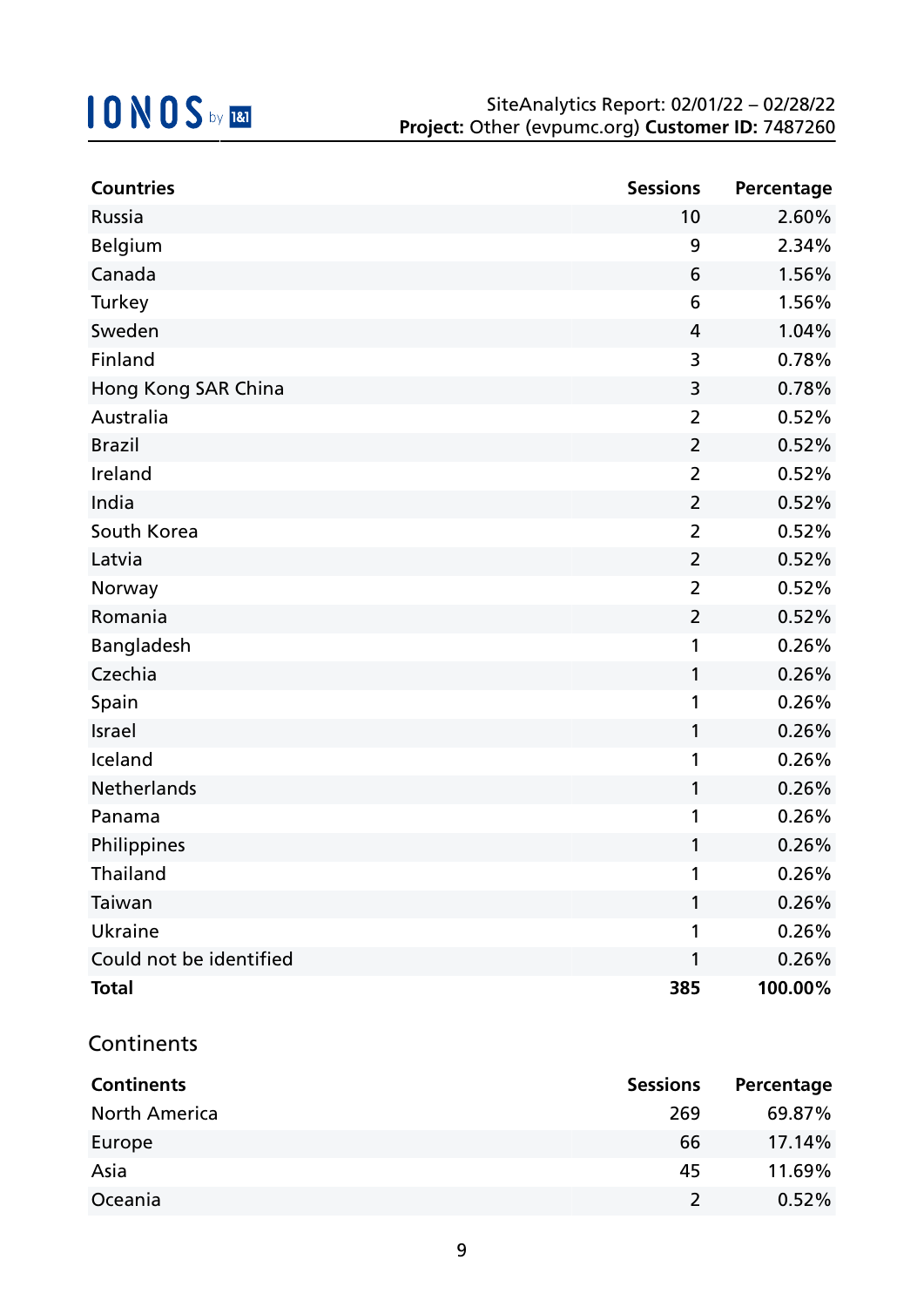

| <b>Continents</b>       | Sessions      | Percentage |
|-------------------------|---------------|------------|
| South America           | $\mathcal{L}$ | $0.52\%$   |
| Could not be identified |               | $0.26\%$   |
| <b>Total</b>            | 385           | $100.00\%$ |

### **Information about the evaluations**

#### Visitors

This evaluation shows how many visitors accessed your website. Visitors are uniquely identified on the basis of the IP address and the browser ID. If a visitor goes to your website more than once a day, only one visitor is counted.

#### **Sessions**

This evaluation shows the number of sessions. A session starts when a visitor accesses your website and ends when he or she leaves it. A session ends automatically after 30 minutes without activity. If a visitor goes to your website more than once a day, multiple sessions are counted.

#### Search Engine Robots

This evaluation shows which search engine robots have accessed the pages of your website. Search engine robots automatically search the content of websites in order to keep search engine entries up to date.

#### Most Frequently Visited Pages

This evaluation shows which pages of your website were visited most often.

#### Keywords

This evaluations shows the keywords with which your website was most commonly found in search engines.

#### Referring Pages

This evaluation shows the websites from which visitors were transferred to your website.

#### Browsers

This evaluation shows which browsers visitors used to access your website. This way, you know which browsers to optimize your website for, for example.